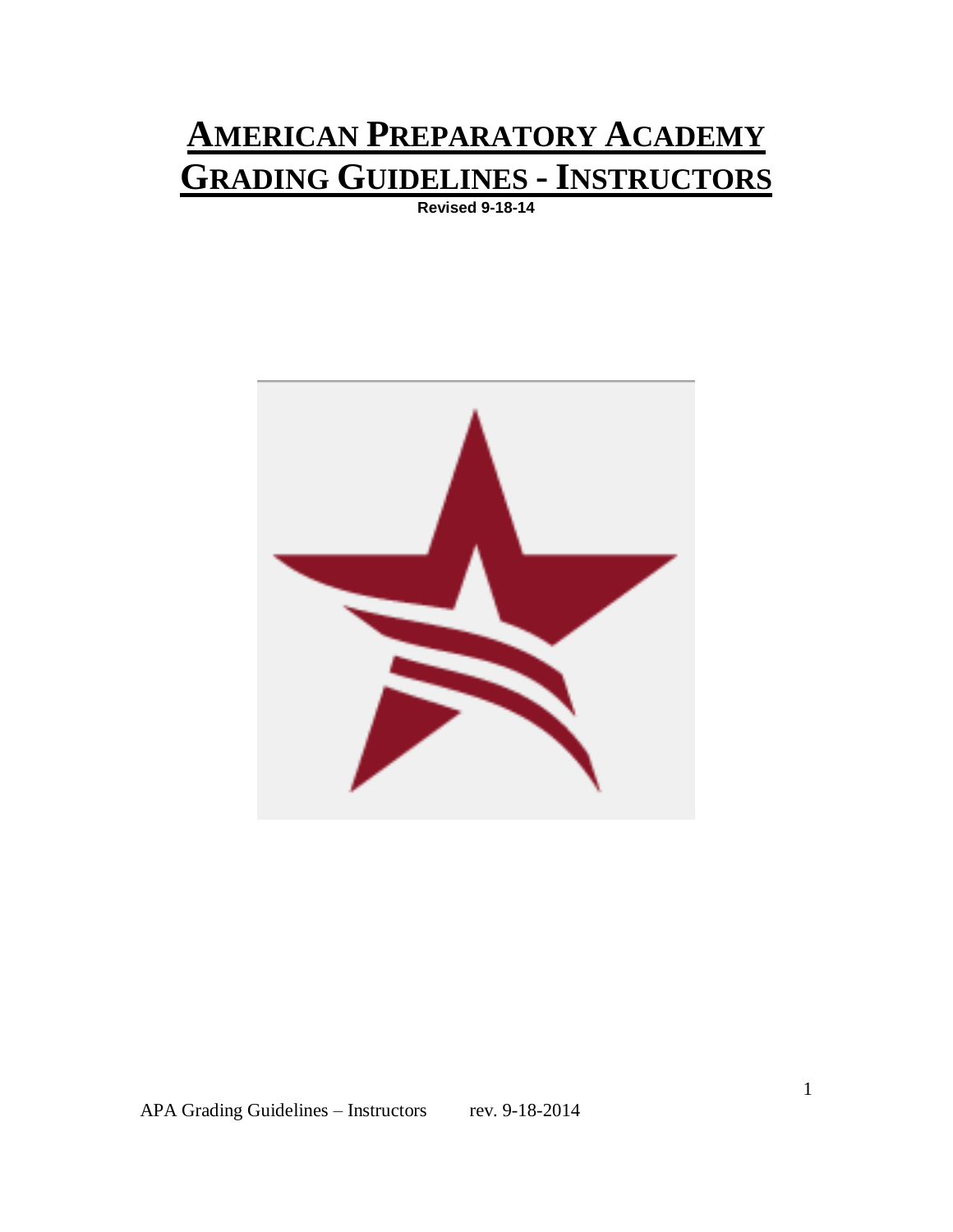#### **Easy Grade Pro Initial Setup For Instructors**

*Entering Student Data Setting up Class Criteria Options*

#### **Bi-Monthly Progress Reports**

*Bi-Monthly Progress Reports Grades K-2 Bi-Monthly Progress Reports Grades 3-6 Beginning of the School Year Bi-Monthly Reports – Group Grades New Students*

#### **Instructor Group Grade Books**

#### **Late Work Policy**

*Late Work Due To Illness Late Work Due To Absence*

#### **Term Grading**

#### **How To:**

*How to email class summary from Easy Grade Pro How to print missing work reports 10*

#### **Checklists 13**

APA Grading Guidelines - Instructors rev. 9-18-2014

2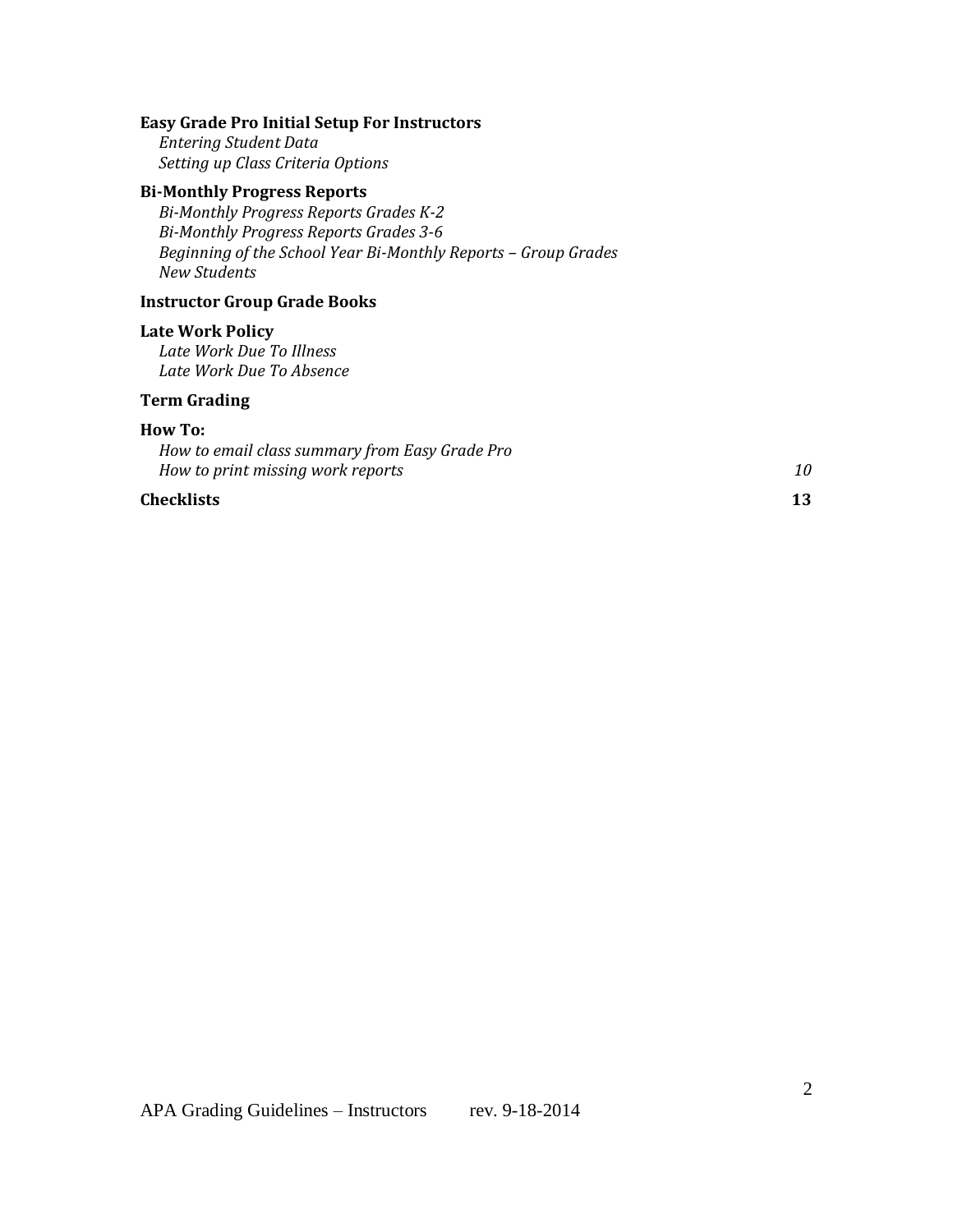# **Easy Grade Pro Initial Setup For Instructors**

- 1. Double click "Easy Grade Pro" icon.
- 2. Go to 'File', then 'New'
- 3. Type (Your Last Name) Gradebook(year)
- 4. Click on 'Save'
- 5. Click on 'Add Classes'
- 6. Go to 'Tool', then 'Add', then 'class'
- 7. Type in name of class
	- a. Reading
		- i. Reading Mastery \_\_\_\_ (put the standard numeral not Roman numeral)
		- ii. Reading: LBDI Level
		- iii. Accelerated Reading [for decoding or comprehension classes]
		- iv. Reading: Horizons C/D
	- b. Math
		- i. Math: CMC Level \_\_\_\_\_ (use the capital letter for level designation)
		- ii. Math: Saxon Level
		- iii. Accelerated Math
	- c. Spelling (double dose reading students will not have a spelling class)
		- i. Spelling: Spalding (no level is included)
		- ii. Spelling: Latin Roots Level \_\_\_\_ (A or B)
- 8. Click 'next class'
- 9. Repeat 7 & 8 until all classes are added.

# Entering Student Data

When you choose a class in the menu for the first time it will tell you that you need to add students to that class. Click on "Type Student Names". Refer to Master Academic for accurate spelling of each student name. 10. A box will appear wherein you can type in all kinds of information.

The following items are required:

- a. Last name (preceded by G-H code from Master Academic)
- b. First name
- c. Custom Label for Grade Level (You will type "Grade Level" over the words "Custom 1" then in the box next to it type grade level ex. "3rd Grade"
- d. Custom Label for Homeroom Teacher. Type "Hmrm Teacher". Include title, ex. Mrs. Jones
- e. E-mail address 1- Please type homeroom teacher's e-mail in this box.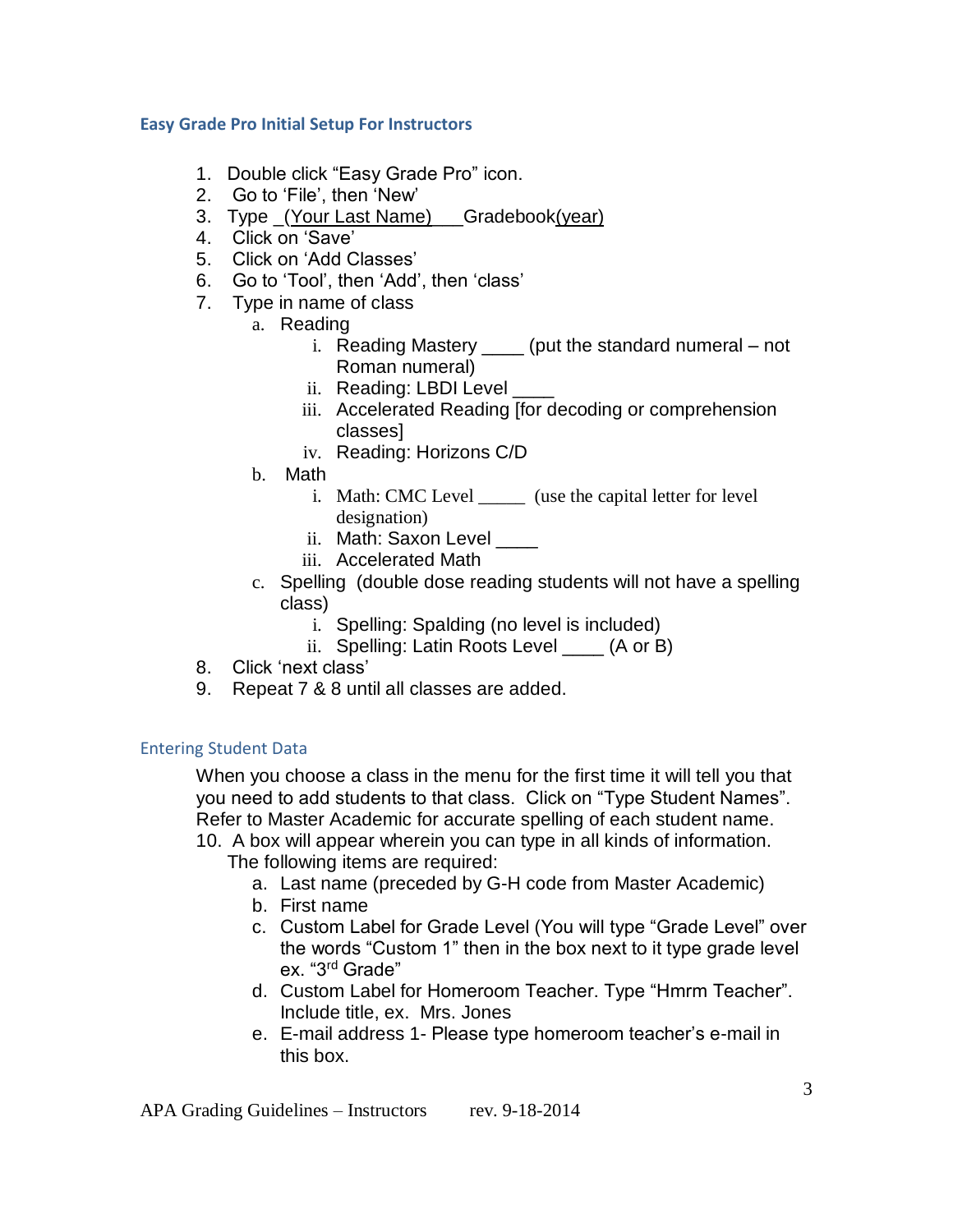#### Setting up Class Criteria Options

- 11. Click on the icon with a check in a box
- 12. Go to "grade" tab
- 13. Select "standard scale" Change the scale to reflect APA standards: The grading scale for each subject is:

| A+ 97   | $C - 70$           |
|---------|--------------------|
| A 93    | D+ 68              |
| A- 90   | D<br>66            |
| B+ 87   | D- 65              |
| B 83    | F 1                |
| $B-80$  | $\ast$<br>$\Omega$ |
| $C+ 77$ |                    |
| C 73    |                    |
|         |                    |

- 14. Below "select grade scale"; select from drop down menu "rounding level for calculated percents"; Select "tenths place"
- 15. Select "tenths place"
- 16. Go to "category" tab
- 17. Use the **grading weights** spreadsheet to enter the correct categories and weights for each class. Each subject has its own categories and weights.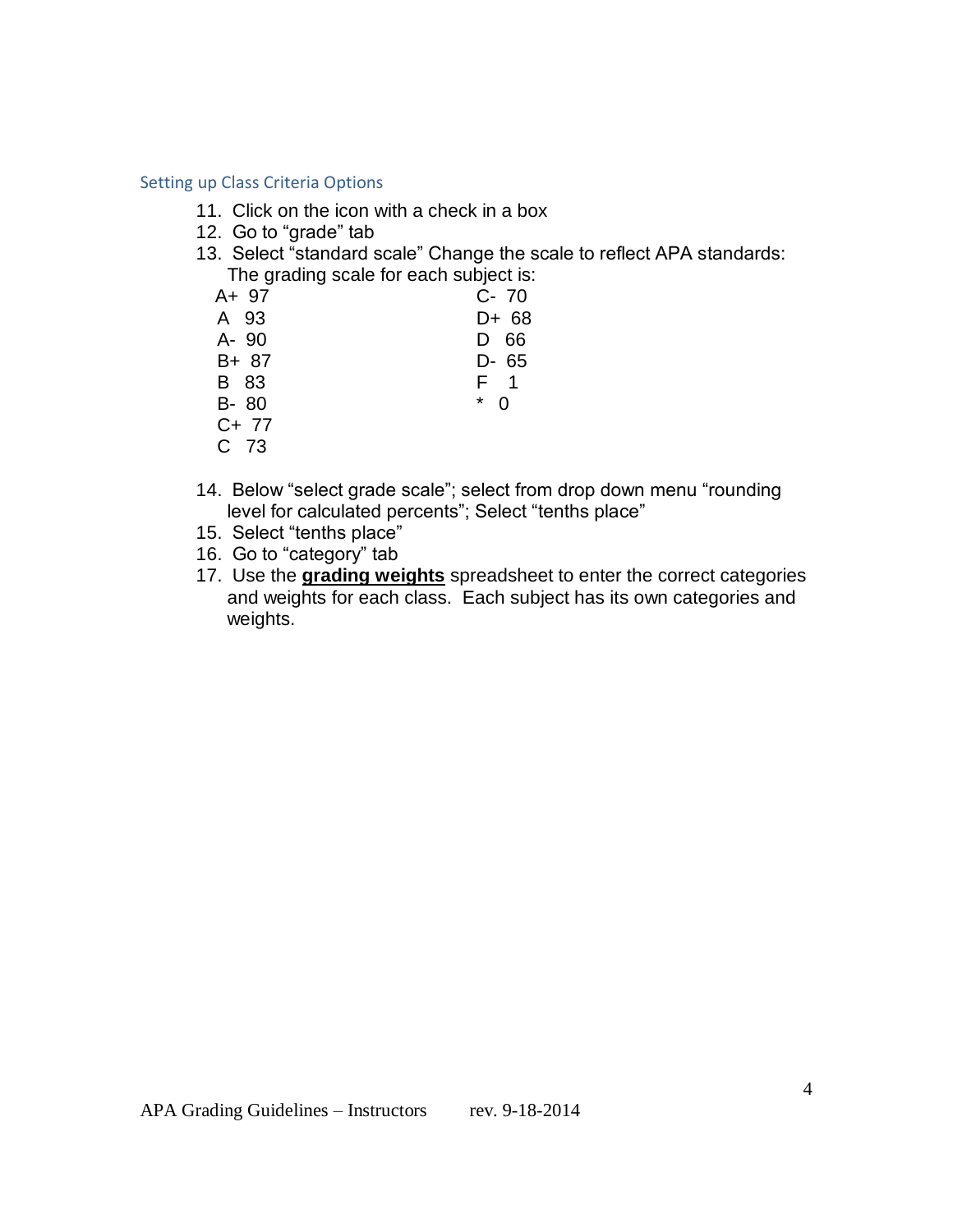#### **Bi-Monthly Progress Reports**

#### Bi-Monthly Progress Reports Grades K-2

Grades should be input into Easy Grade Pro on a regular basis (daily/weekly). In grades K-2, bi-monthly reports are only sent home in two instances:

- 1. With students whose grades have dropped below a B- (80%) in any subject
- 2. With students who have ANY missing assignments in any subject area. Attach a missing work report to the student's bi-monthly progress report.

In either of these cases, the **group teacher** will e-mail a class summary for their whole group to the homeroom teacher of each student in the group. If a student has 80% or higher but has ANY missing assignments, a missing assignment report should also be e-mailed to the homeroom teacher.

Homeroom teachers will enter the bi-monthly progress report overall grade into their own gradebook to be ready to send on the day bi-monthlies are scheduled to go home (see the staff calendar for dates). If a student's grade in a homeroom subject drops below 80% (B-) in any category, the **homeroom teacher** will send a grade summary report to the parents by attaching it to the learning plan. Every other week, the parents of any K-2 students not at mastery (including missing assignments) will be notified by the homeroom teacher using the bi-monthly progress report.

## Bi-Monthly Progress Reports Grades 3-6

Grades should be input into Easy Grade Pro on a regular basis (daily is recommended). Every other Wednesday in grades 3-6, Bi monthly progress reports (including missing assignments) for each subject are e-mailed by each group teacher to the student's homeroom teacher. Homeroom teachers will enter the bi-monthly progress report overall grade into their own gradebook and create the bi-monthly report. The bi-monthly reports are sent home attached to the learning plan.

#### Beginning of the School Year Bi-Monthly Reports – Group Grades

The first 3 weeks of school is a "no-grade time" in the reading, math, and spelling groups. Students' brains are waking up from summer break and teachers are still being trained. We are also using this time to place students into the correct reading, math and spelling groups. Scores should be kept by the group teachers so we have data to make our group decisions. **Homeroom teachers can keep grades in homeroom subjects, as this does not apply to homeroom grades, only group grades.** Group teachers should keep track of missing and late work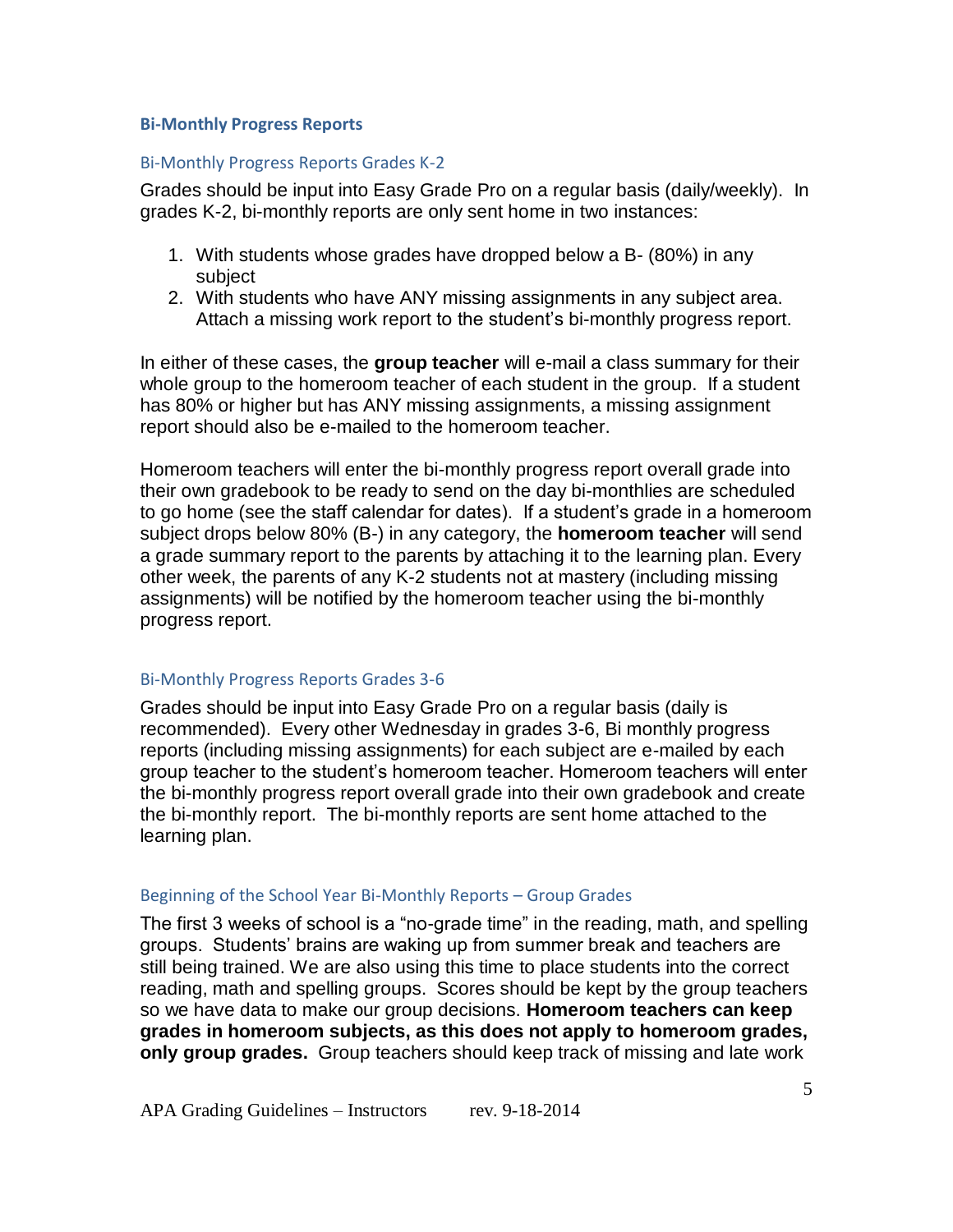and let homeroom teachers know of any students who are not learning to be responsible or are struggling with good work ethic. Parents should be notified by the homeroom teacher and a plan should be established for students who have missing or late work.

#### New Students

Our focus for new students (for the first two terms of school) is helping them to adjust to the rigorous academic schedule and adapting to a new school socially. If necessary, teachers have the authority to grade new students on a different scale than the other students in their class. New students can be graded on their effort in any homeroom subject in which the teacher feels the student is trying their best, but needs additional time to adjust. **It is not appropriate that group teachers adjust their grades** as we need to get the students placed in the correct groups and we need accurate data to place them.

#### **Instructor Group Grade Books**

Each instructor will keep an updated copy of their group grade books on the computer in the workroom. If an instructor chooses to keep their grades on a home computer, their homeroom teacher's computer or their own personal laptop, they will use a jump drive each Wednesday to update their grades to the workroom computer. Passwords and login names should be given to the Academic Director so files can be accessed by Administration. Grades should be easily accessible in the event that a group teacher is not available at bimonthly progress report or term report card time.

#### **Late Work Policy**

Elementary students are allowed to turn in work up to the end of term deadline for missing work. It is important for students to understand that doesn't go away. The responsibility to complete homework is an important aspect of the academic training necessary to academic success. Late work turned in after the term or year deadline will be submitted to the Academic Director for a case-by-case analysis. Teachers should always celebrate with students who turn in late work for accomplishing the goal of following through on a task. Teachers should reward and celebrate students without missing work on a regular basis.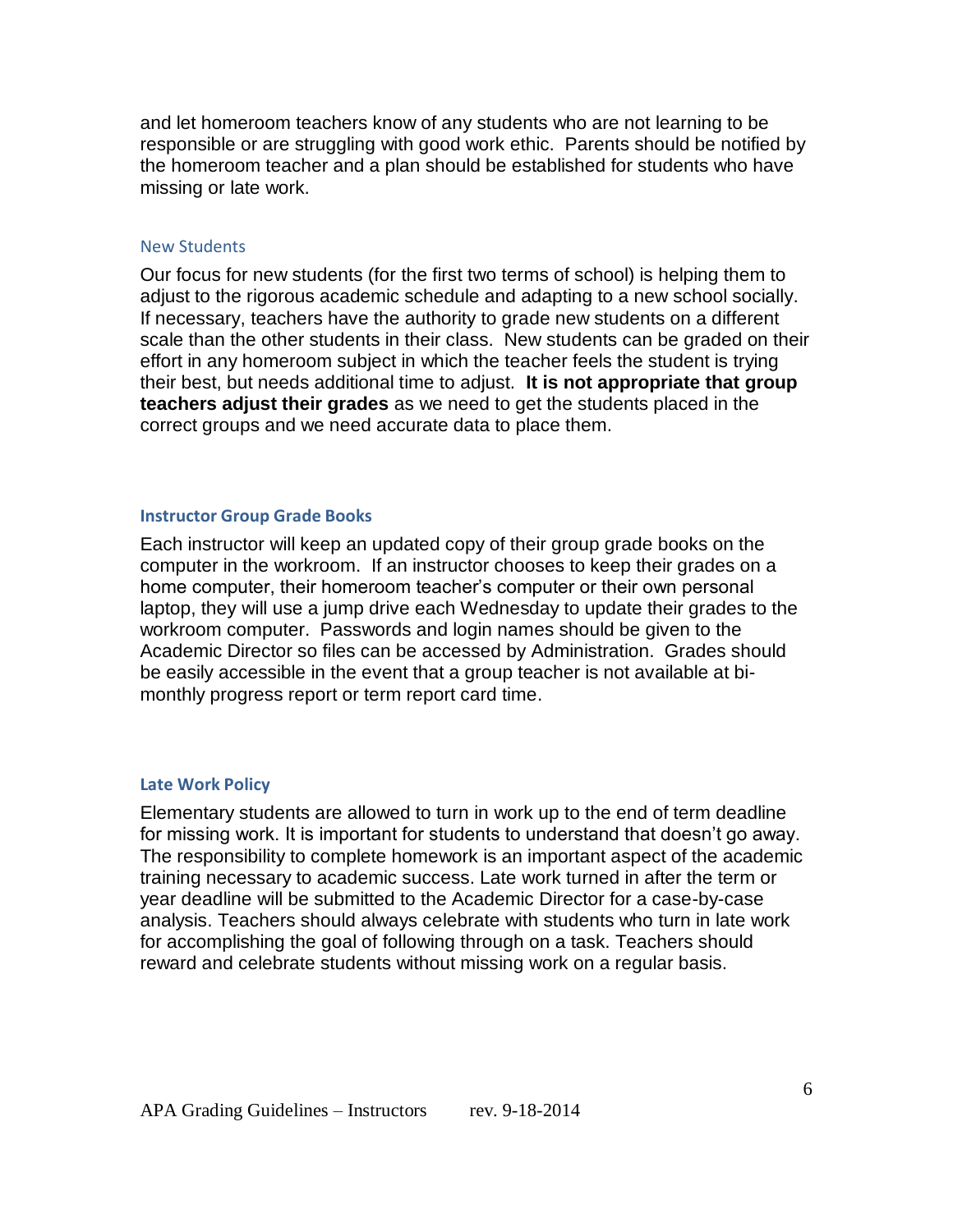#### Late Work Due To Illness

Teachers are expected to correct late work due to illness. If students are ill at the end of the term and are not able to complete the work (less than 3 days to make up work) the teacher can leave those grades off the term report card (not penalizing the student).

## Late Work Due To Absence

Parents or student are expected to correct late work due to a scheduled absence.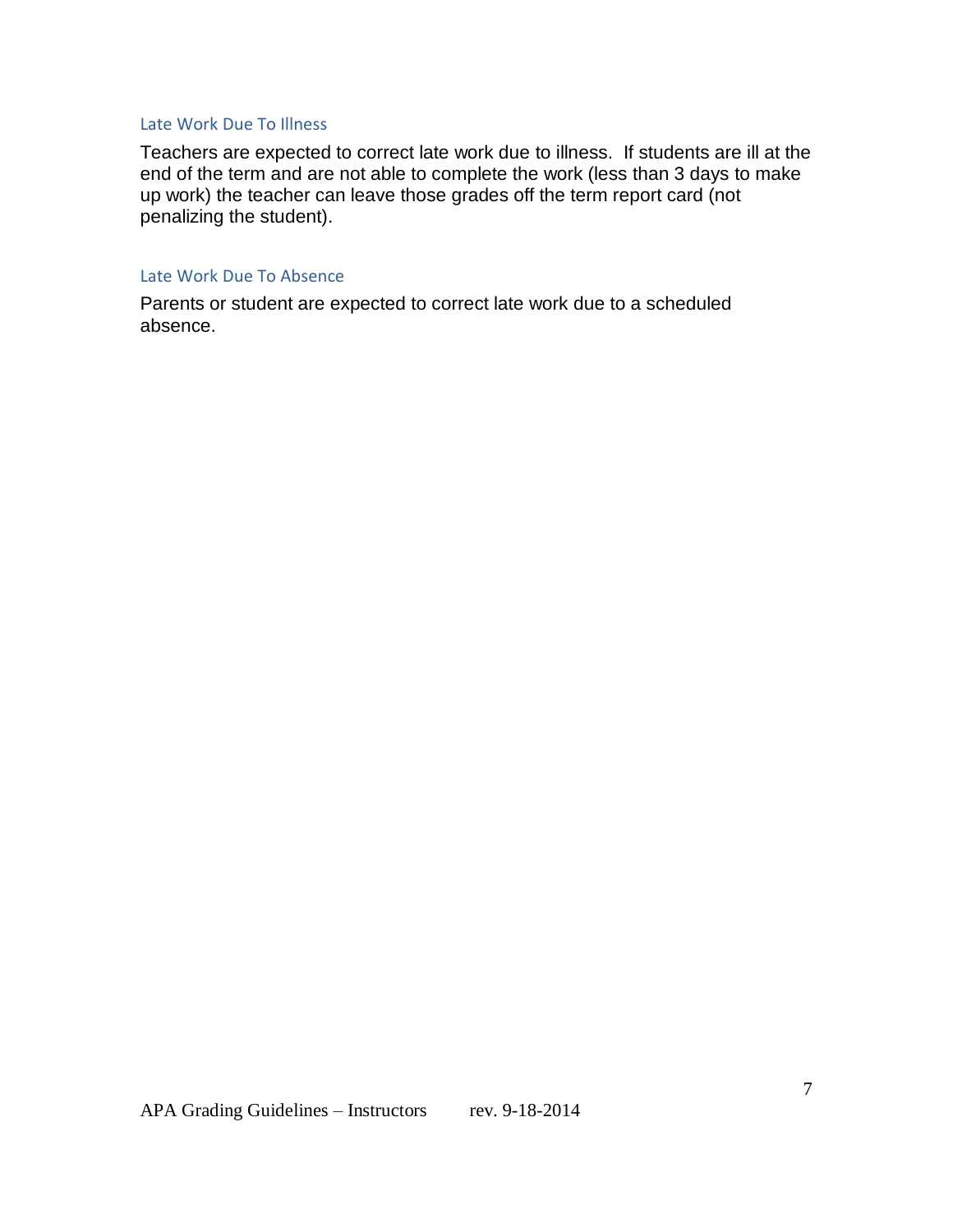#### **Term Grading**

On Tuesday, one week before report cards are scheduled to go out, each **group teacher** at American Prep (including homeroom teachers who teach groups) will create Grade Summary Reports for the students in each group they teach (see the Staff Calendar for specific dates that these reports are due to the homeroom teachers). The Grade Summary Report includes an overall grade for that subject as well as Category Grades ie: a grade for tests, for class work, homework and a grade for effort. Group teachers e-mail the Grade Summary Report to the homeroom teachers and the Academic Directors. Below you will find an example of a group Grade Summary Report as well as instructions on how to create and e-mail these reports.

Group teachers will use the categories and weights from the Grading Weights spreadsheet in their group grading. Student scores should never be inflated. This means that the total possible score is 100%. We need the student grades to accurately reflect the student's ability in their reading, math, and spelling groups (not their effort) so there is no extra-credit included in any group grades.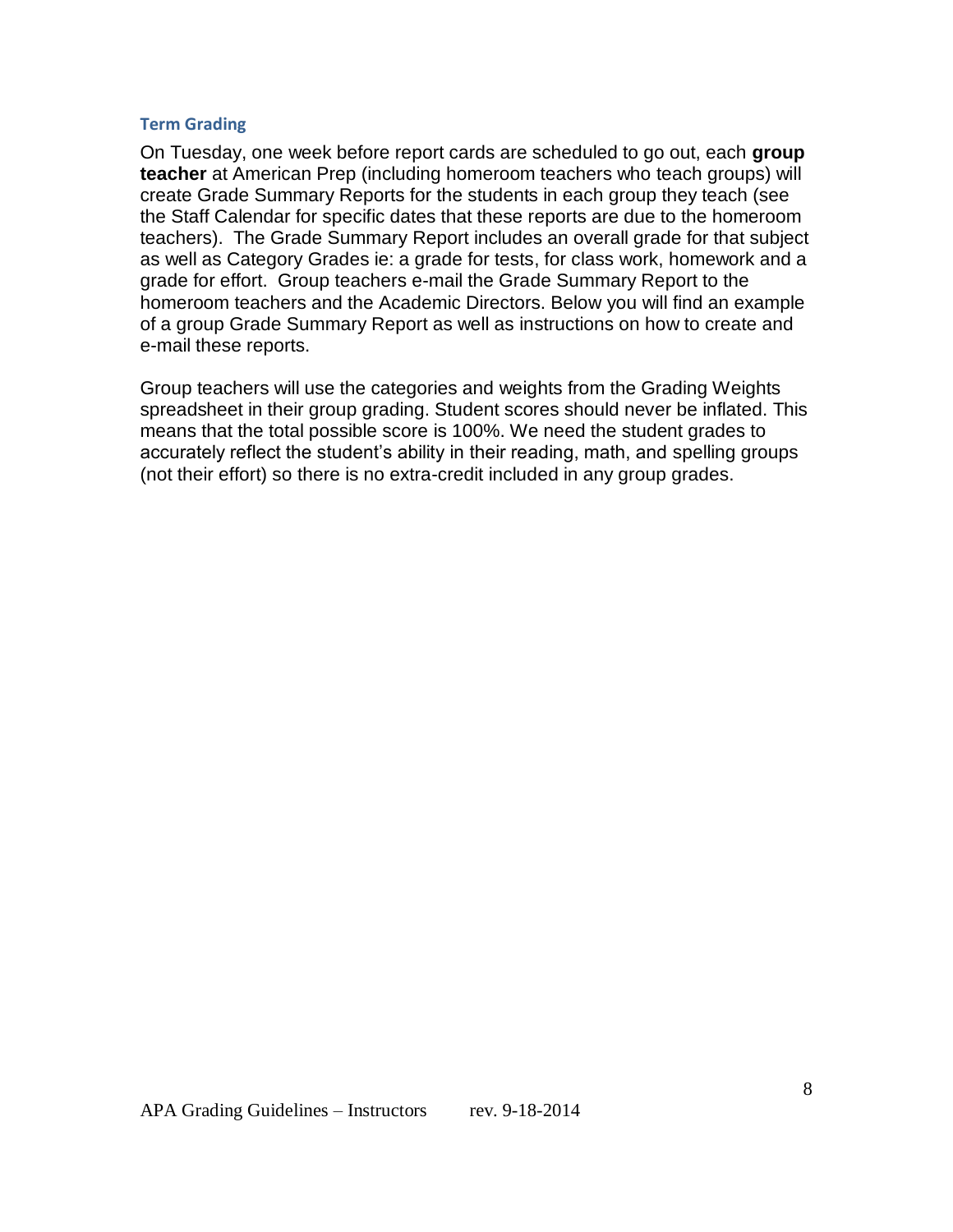# **How To:**

## How to email class summary from Easy Grade Pro

# **Part I**

- 1. Open group grade book
- 2. Click File; then Print  $[\Box P \text{ or } \text{``printer'' icon in toolbox}]$
- 3. In the space labeled "Report:" select "**Class Summary**"
- 4. In the space labeled "for:" select the group that is currently opened
- 5. Under main options: Student Identifiers- "Name only"; Include Students- "displayed only"; Sort students "by Last name"; Chart columns- ."3 items selected"- These are "Overall grades", "Category grades", & "#Missing assignments"; Include chart items "2 items selected"- These are "percents" & "grades".
- 6. Under general options for all reports: Font- "Geneva"; Font Size "9 point"; Teacher name- Mr. The action of Miss and the Miss of Miss and the Miss of Miss and the Miss of Miss Custom Report Title- click the box and type "Bi-Monthly Class Summary"; Click the box for "Include Class Name in Title"; Click the box for "Custom Report Date" and type the date.
- 7. Click Print
- 8. Click PDF<sub>I</sub> drop down menu
- 9. In the space labeled "Save As:" type the name of the group plus the word "summary" [i.e. Saxon 7/6 summary]
- 10. In the space labeled "Where:" select Desktop [DD]
- 11.Repeat for each group: Reading, Math, Spelling, History/Science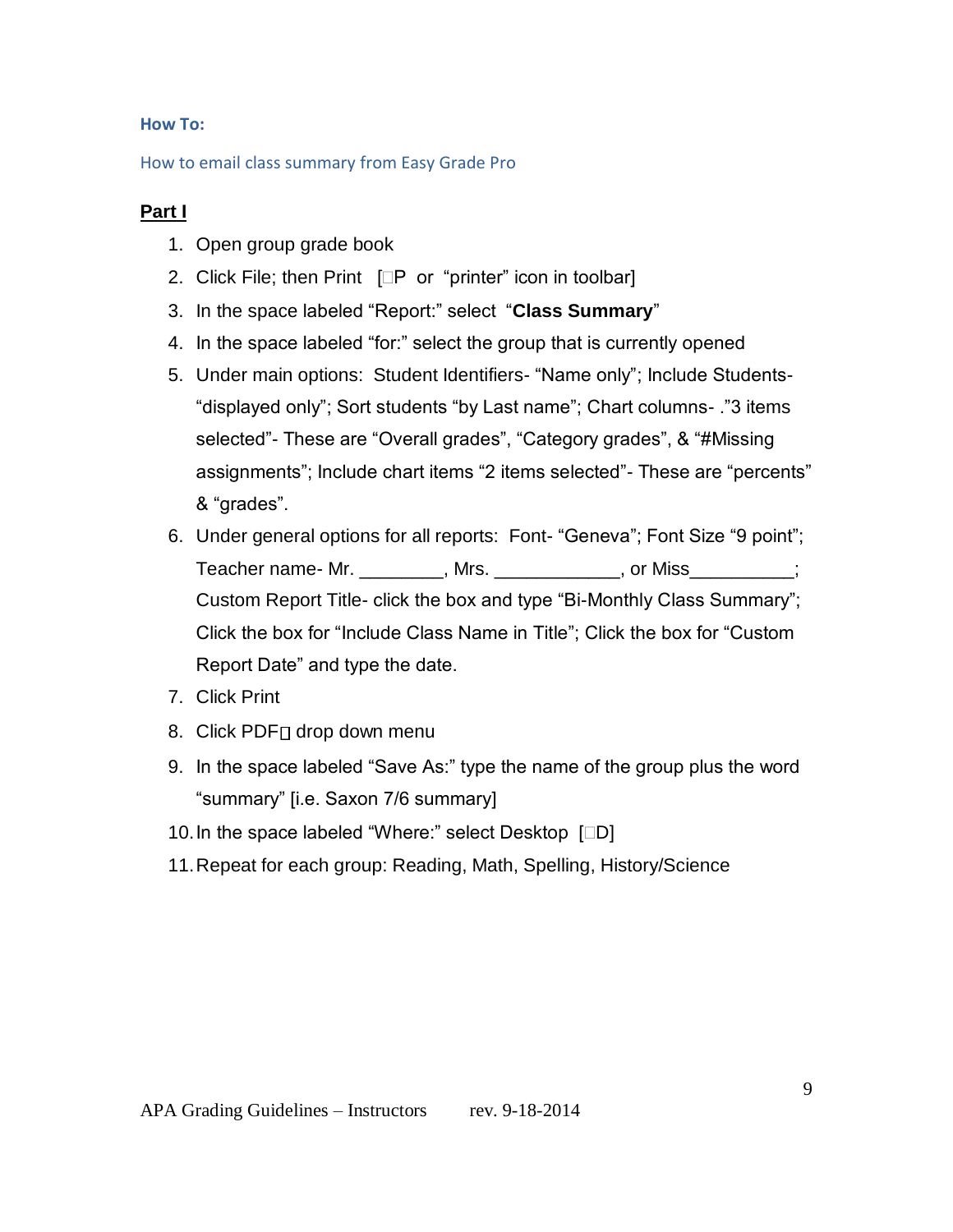# **Part II**

- 12.Open Email
- 13. Click "New" mail message [N or "new" icon]
- 14.In the space labeled "To:" insert the name of the homeroom teacher
- 15.In the space labeled "Subject:" type **Class Summaries**
- 16.Attach the .pdf file Click on the .pdf file on the desktop that you previously created in Part I and drag it into the message [repeat for each summary for that teacher]
- 17.Click "send" icon
- 18.Repeat for all teachers whose students you teach
	- a. When all summaries have been sent, click and drag each summary**.pdf** to the trash to clean up your work space
- 19.You're done!

# How to print missing work reports

- 1. Open group grade book
- 2. Select one of your group classes repeat the following instructions for the rest of your groups (Reading, Math, Spelling, History/Science)
- 3. click the Print icon or use Command+p
- 4. from the "Report" drop down menu, select "Student Missing Work"
- 5. from the drop down menu "for", select "All students in  $\blacksquare$  " (for the class you are printing missing work)
- 6. Scroll down to Reports Options
- 7. Click the following items (unclick all else):

# a. **Include Student Title Options: Name only**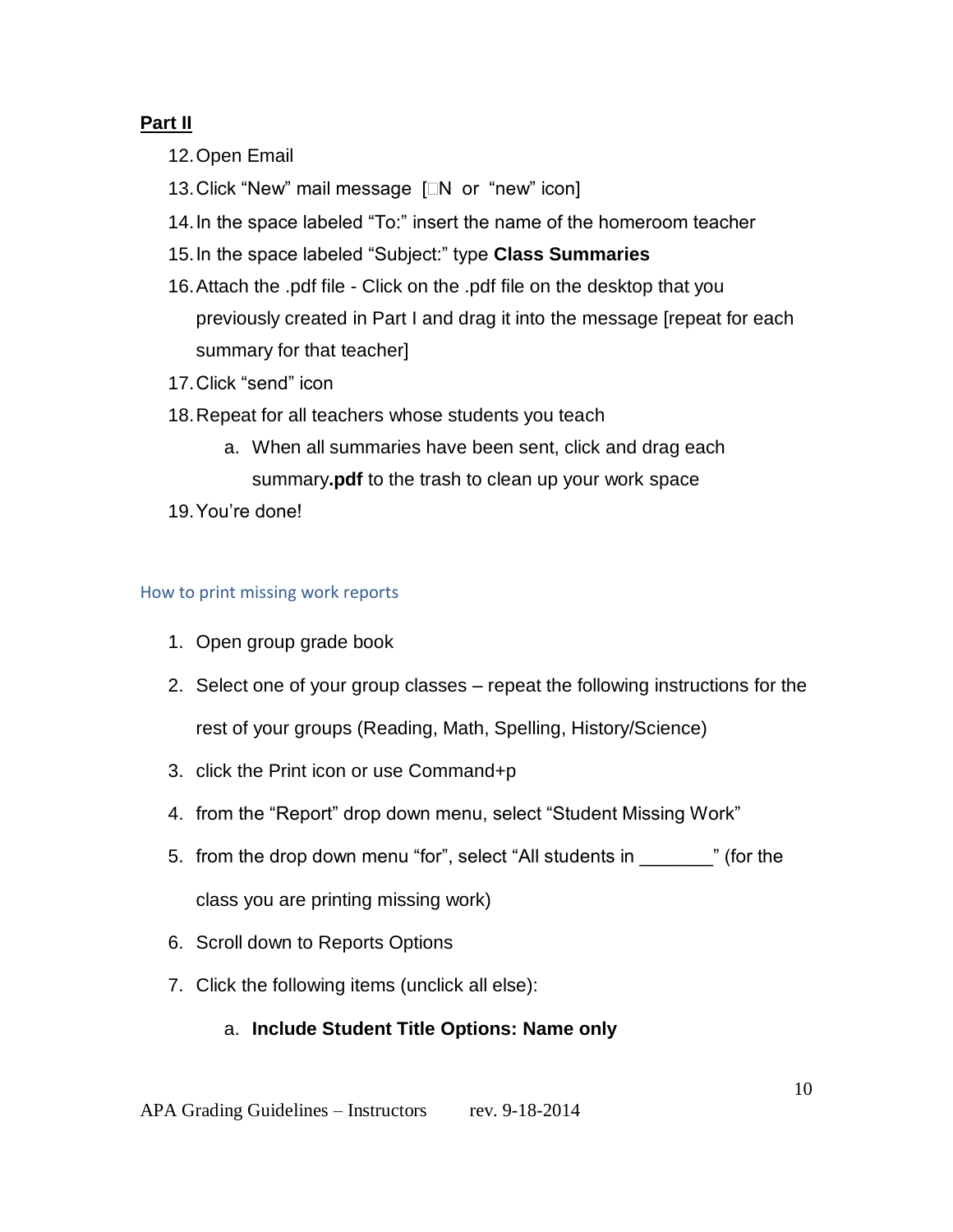- i. **Include: Hmrm Teacher, Grade Level**
- b. **Include Intro/Postscript Text**
	- i. **include introductory text**
	- ii. **"Please direct all questions to the homeroom teacher"**
- c. **Include Assignment Chart**
	- i. **Missing Assignments only**
	- ii. **3 items selected**
		- 1. **Date**
		- 2. **Category**
		- 3. **Score**
- d. **General Options for all reports**
	- i. **Custom Report Title**
		- 1. **"Missing Work Report"**

# 2. **include class name in title**

- 8. Scroll through each report to check for accuracy
- 9. Click "Page Setup" at bottom of page, select "Landscape" format (man is turned sideways)
- 10.Click "**Print"**
- 11.in the Print Dialog box, select "Layout", "Pages per Sheet" = 2
- 12.Cut into half sheets and distribute to homeroom teachers' boxes before end of day on Tuesday. (If you are late, please hand them to each teacher directly.)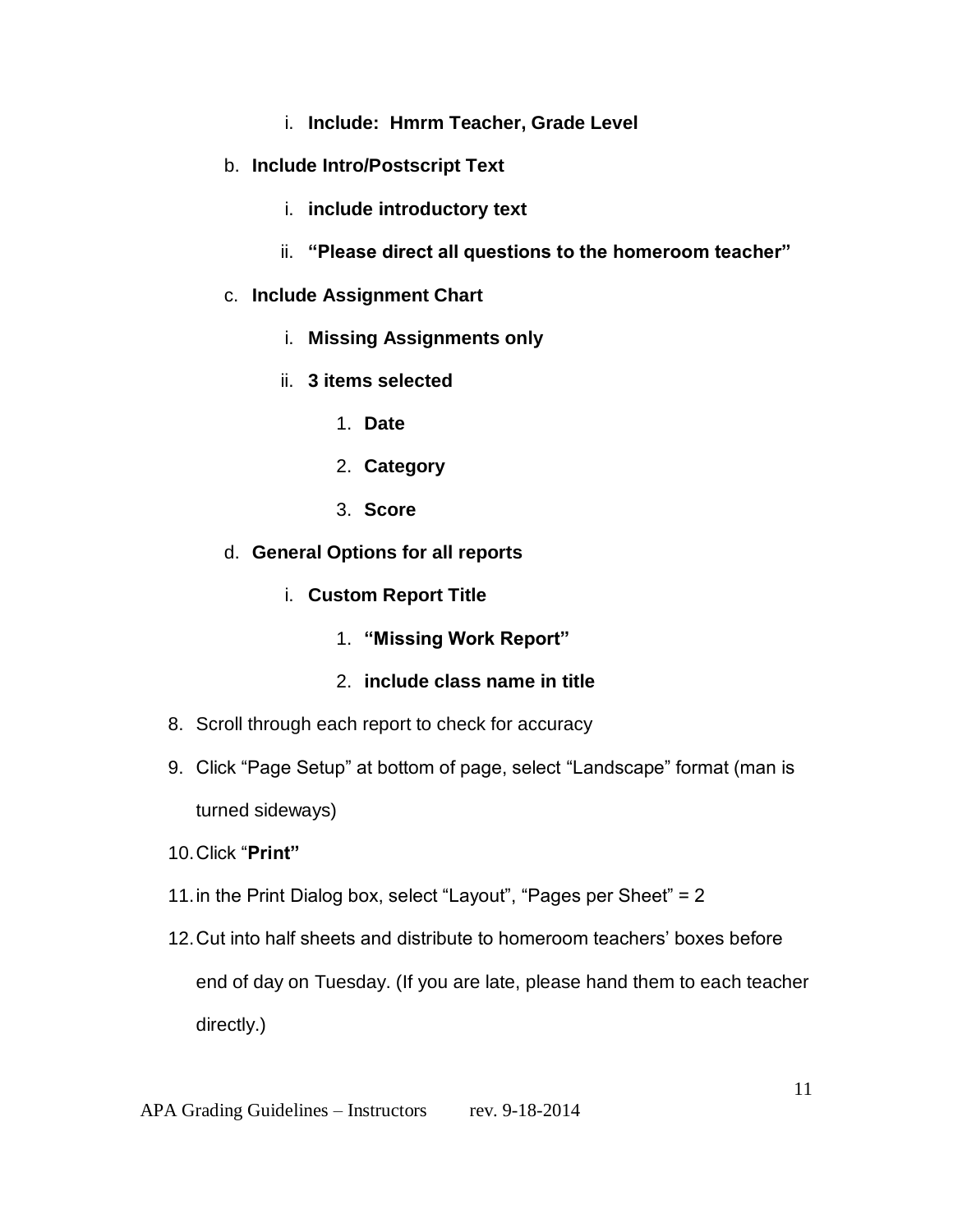13.You're done!